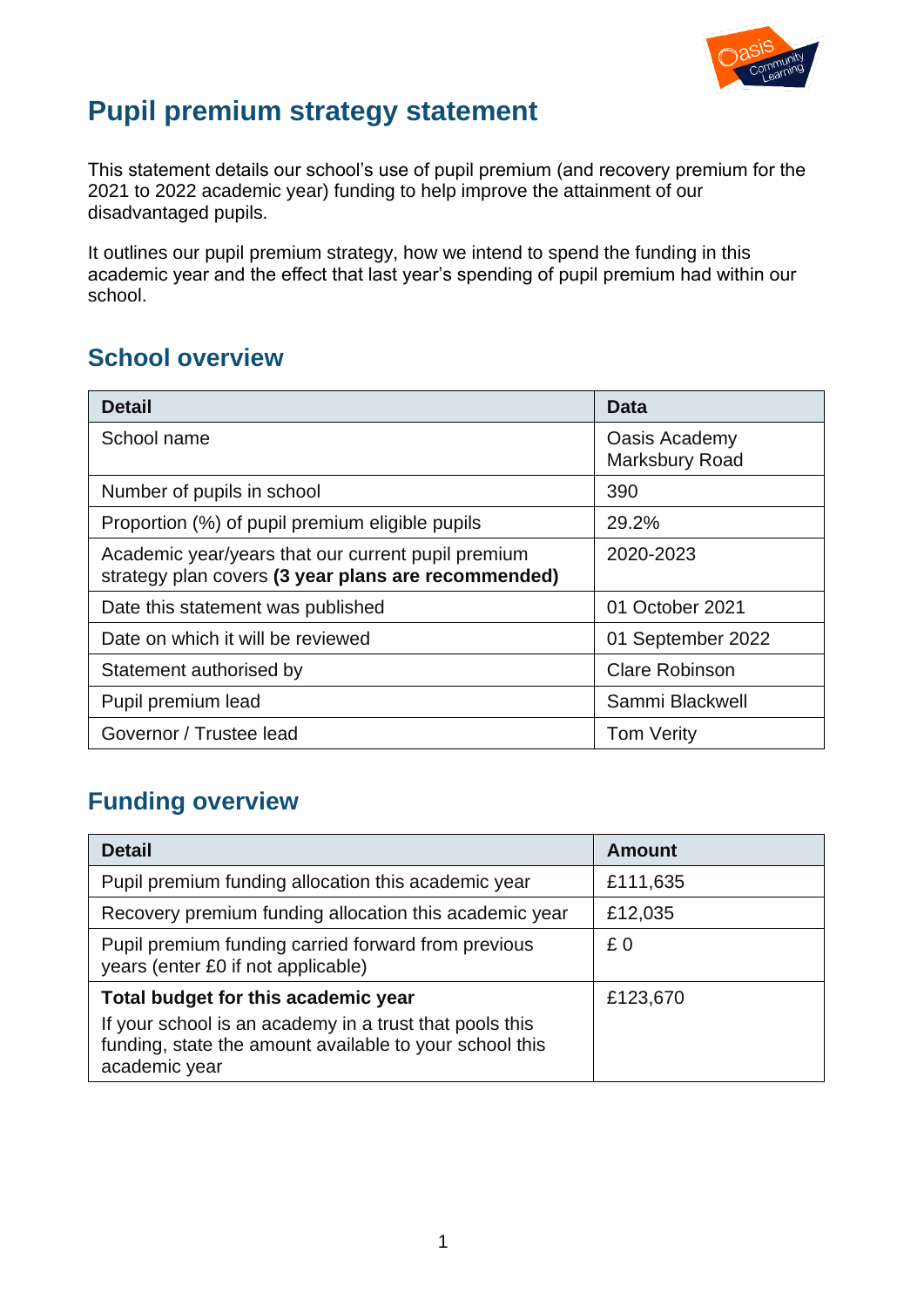

## **Part A: Pupil premium strategy plan**

### **Statement of intent**

The vision for all children at Oasis Academy Marksbury Road is that they achieve their full potential in all aspects of their lives. We commit to developing their competence and their character in equal measure. We have a growing proportion of children who are in receipt of pupil premium funding, and we use this to ensure that every one of our children, regardless of starting point and regardless of external factors, have as many opportunities open to them to ensure they go on to lead successful and fulfilling lives. We want our children to leave us fully prepared for their next stage of education, equipped both academically and socially to flourish and thrive.

To achieve this, we commit to delivering a curriculum which places learning to read and developing a love of literature and a knowledge of vocabulary at the heart of it, and all staff at the academy are dedicated to providing the very highest standards of teaching, learning and provision. Investing financially in these elements ensures that all of our children receive the very best academy offer.

## **Challenges**

This details the key challenges to achievement that we have identified among our disadvantaged pupils.

| <b>Challenge</b><br>number | <b>Detail of challenge</b>                                                                                                                               |
|----------------------------|----------------------------------------------------------------------------------------------------------------------------------------------------------|
|                            | Education levels are low and many children join the academy with very<br>low starting points                                                             |
| 2                          | Aspiration for academic success within the local community is low                                                                                        |
| 3                          | Complex safeguarding challenges impact on our children; exacerbated<br>by high levels of domestic violence, poor adult mental health and<br>unemployment |
|                            | Poor attendance for pupil premium children compared to all children                                                                                      |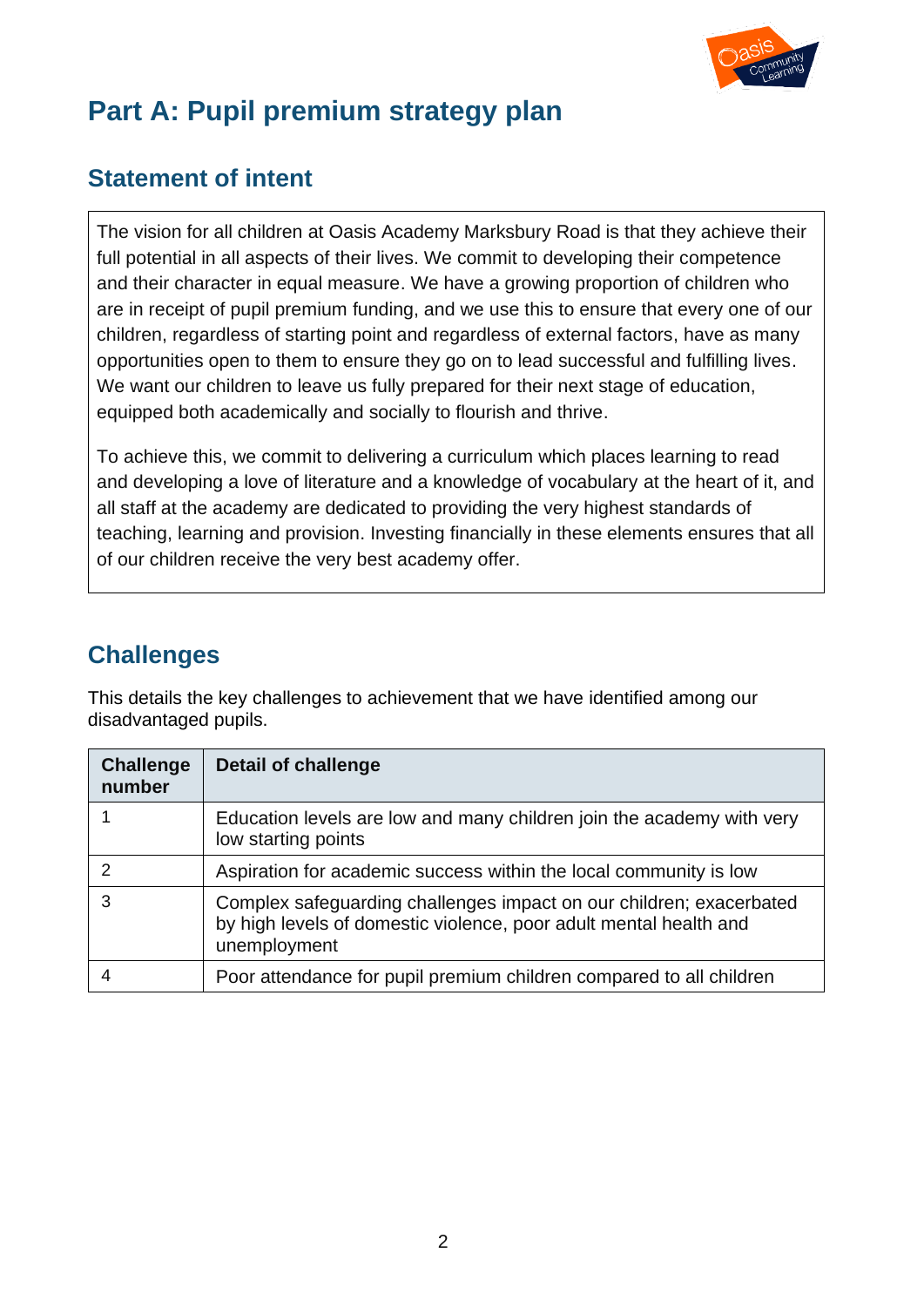

#### **Intended outcomes**

This explains the outcomes we are aiming for **by the end of our current strategy plan**, and how we will measure whether they have been achieved.

| <b>Intended outcome</b>                                                                                                                                                                  | <b>Success criteria</b>                                                                                                                                                                                                                                                |
|------------------------------------------------------------------------------------------------------------------------------------------------------------------------------------------|------------------------------------------------------------------------------------------------------------------------------------------------------------------------------------------------------------------------------------------------------------------------|
| Improved and aspirational academic<br>outcomes for all children                                                                                                                          | In all areas of the curriculum children will<br>achieve well and attainment will be strong.<br>Although we recognise that progress is<br>important, we know that increased<br>attainment will be the key to future success<br>and the future education of our children |
| All children are enthusiastic and engaged<br>readers who use strong language and literacy<br>skills to access a broad and balanced<br>curriculum                                         | End of key stage data shows that all<br>children read well, and we aspire that all<br>children will achieve at lease age related<br>expectation in reading                                                                                                             |
| Effective implementation of a high quality and<br>innovative curriculum incorporating a 1:1<br>device scheme for all children demonstrating<br>high quality teaching in every year group | Teaching in every classroom is good or<br>better and children are accessing an<br>exceptional curriculum which is committed<br>to building competence and character                                                                                                    |
| Improved attendance for all children, but<br>particularly our pupil premium children for<br>whom poor attendance is more impactful on<br>life chances                                    | Attendance is above the national average<br>for all and disadvantaged children                                                                                                                                                                                         |

## Activity in this academic year

This details how we intend to spend our pupil premium (and recovery premium funding) **this academic year** to address the challenges listed above.

Teaching (for example, CPD, recruitment and retention)

Budgeted cost: £64,600

| <b>Activity</b>                                                                              | <b>Evidence that supports this</b><br>approach                       | <b>Challenge</b><br>number(s)<br>addressed |
|----------------------------------------------------------------------------------------------|----------------------------------------------------------------------|--------------------------------------------|
| Teacher training in<br>the delivery of<br>reading including<br>early reading and<br>phonics. | High-quality teaching   EEF<br>(educationendowmentfoundation.org.uk) | 123                                        |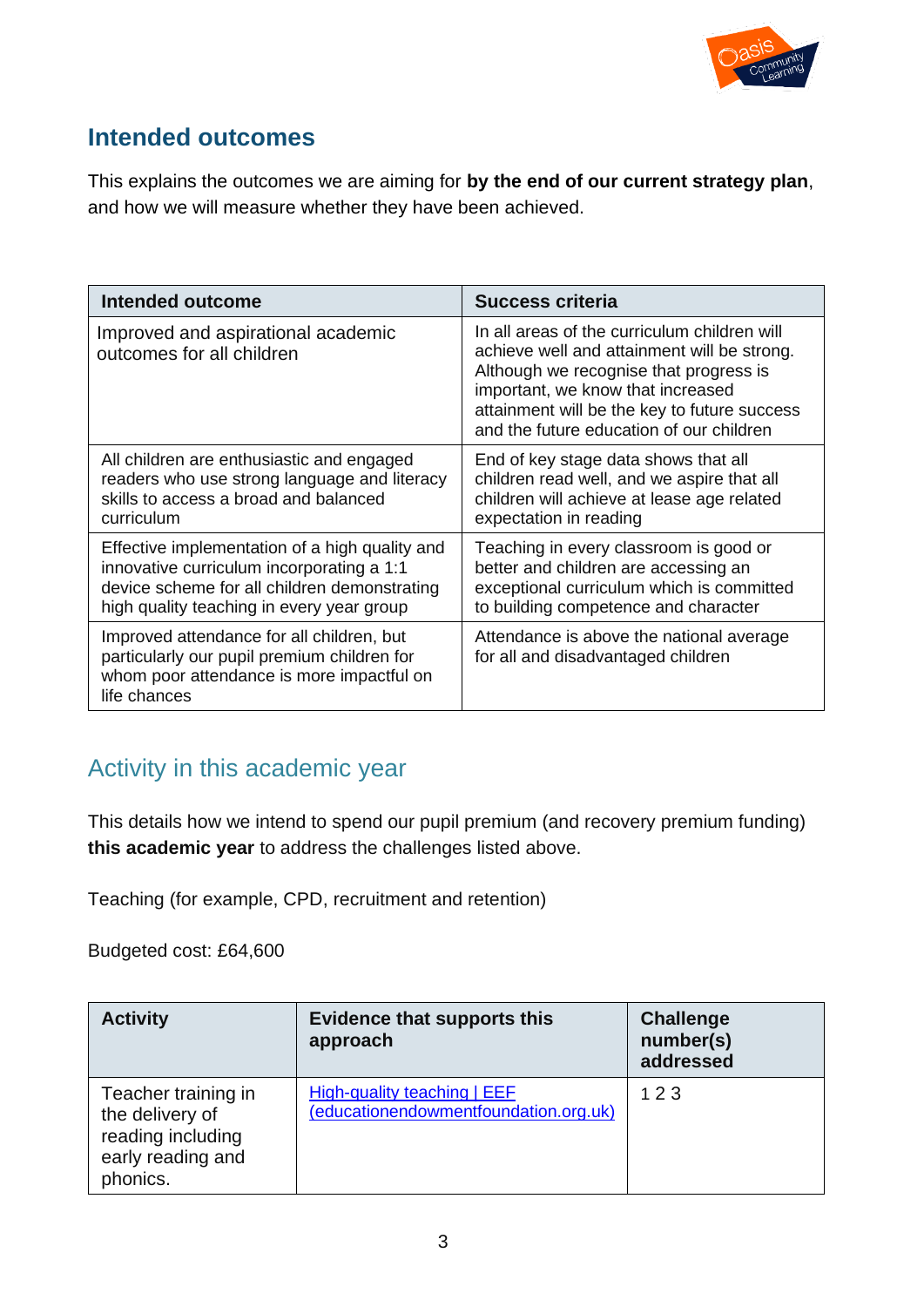

| CPD on pedagogy<br>and the science of<br>learning for all staff<br>including work on<br>cognitive overload<br>and metacognition | High-quality teaching   EEF<br>(educationendowmentfoundation.org.uk)            | 123 |
|---------------------------------------------------------------------------------------------------------------------------------|---------------------------------------------------------------------------------|-----|
| CPD on<br>communication and<br>language acquisition<br>for EYFS and<br>additional staffing to<br>support this                   | Targeted academic support   EEF<br>(educationendowmentfoundation.org.uk)        | 13  |
| <b>Retention of UPS</b><br>teachers to ensure<br>high quality teaching<br>across the Academy                                    | <b>Targeted academic support   EEF</b><br>(educationendowmentfoundation.org.uk) | 123 |

### **Targeted academic support (for example, tutoring, one-to-one support structured interventions)**

Budgeted cost: £*23, 000* 

| <b>Activity</b>                                                                                                                                     | Evidence that supports this approach                                     | <b>Challenge</b><br>number(s)<br>addressed |
|-----------------------------------------------------------------------------------------------------------------------------------------------------|--------------------------------------------------------------------------|--------------------------------------------|
| Reading support 1:1<br>and small group<br>intervention from<br>trained TAs with a<br>focus on KS1                                                   | Targeted academic support   EEF<br>(educationendowmentfoundation.org.uk) | 12                                         |
| PiXL intervention for<br>Year 6 and other year<br>groups as the year<br>progresses to provide<br>forensic intervention<br>based on specific<br>need | Targeted academic support   EEF<br>(educationendowmentfoundation.org.uk) | 123                                        |
| One to one tutoring<br>supported by tutoring<br>budget but<br>supplemented with<br>recover funding                                                  |                                                                          | 123                                        |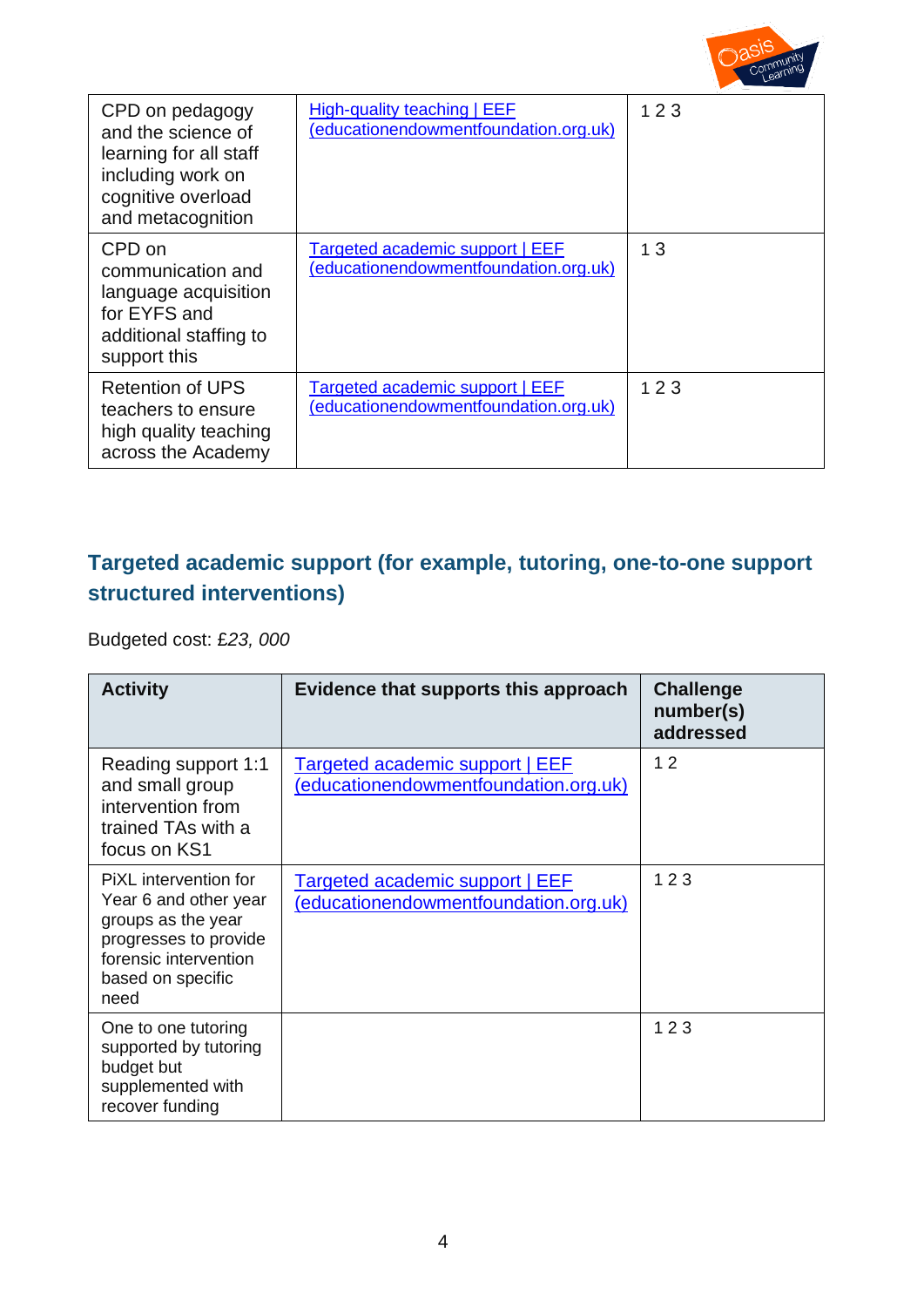

#### **Wider strategies (for example, related to attendance, behaviour, wellbeing)**

Budgeted cost: £36, 000

| <b>Activity</b>                                                                                                                       | <b>Evidence that supports this</b><br>approach | <b>Challenge</b><br>number(s)<br>addressed |
|---------------------------------------------------------------------------------------------------------------------------------------|------------------------------------------------|--------------------------------------------|
| Leadership time<br>dedicated to raising<br>attendance through<br>initiative and high<br>profile staff<br>involvement.                 |                                                | 4                                          |
| Reward initiative to<br>support improving<br>attendance                                                                               |                                                | 4                                          |
| Appointment of a<br><b>Family Liaison Worker</b><br>to support Parents and<br>Children with mental<br>health and emotional<br>support |                                                | 1                                          |

#### **Total budgeted cost: £ 123,600**